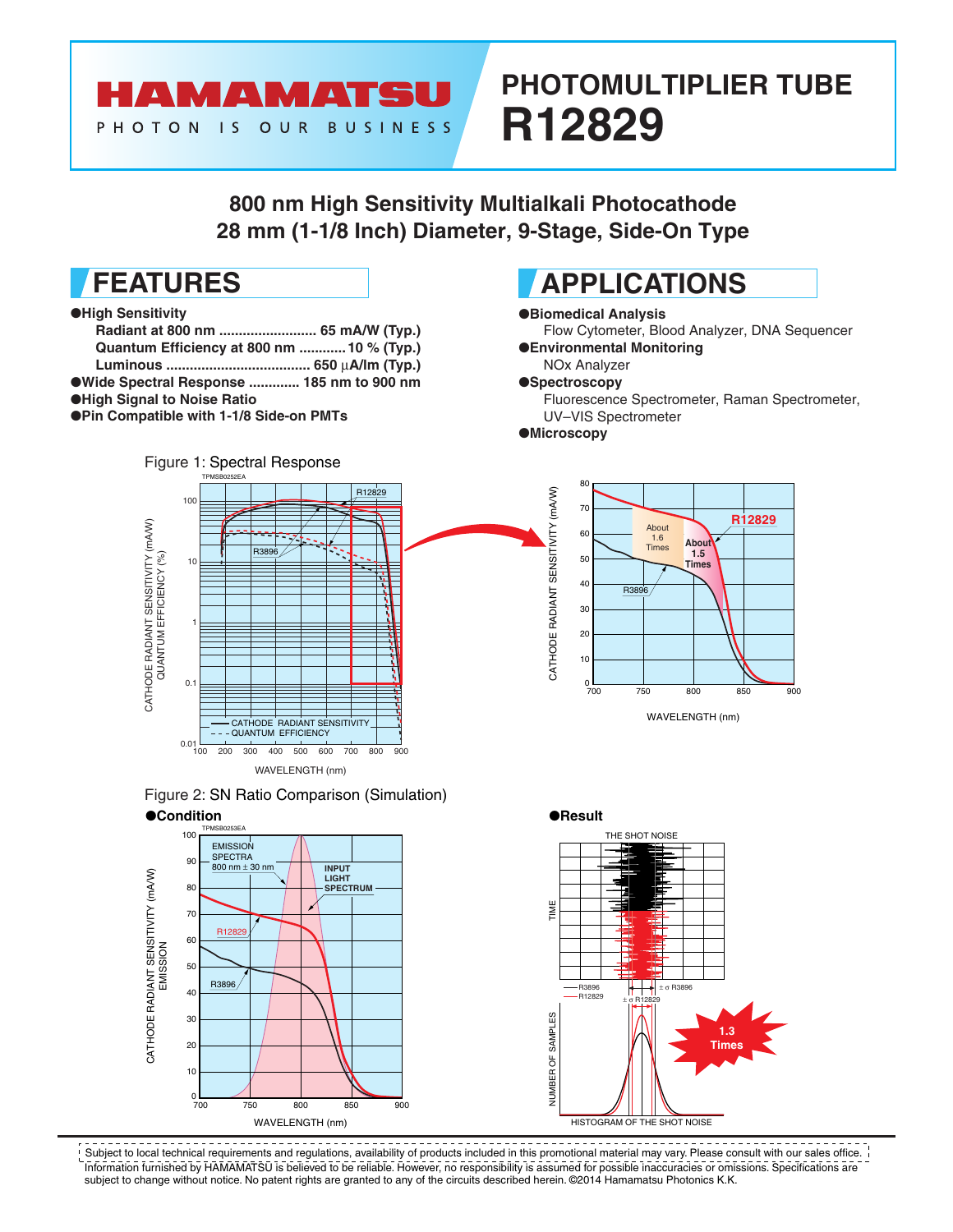## **SPECIFICATIONS**

### **GENERAL**

|                          | <b>Parameter</b>                     | <b>Description / Value</b>   | <b>Unit</b> |
|--------------------------|--------------------------------------|------------------------------|-------------|
| <b>Spectral Response</b> |                                      | 185 to 900                   | nm          |
|                          | Wavelength of Maximum Response       | 450                          | nm          |
| Photocathode             | Material                             | Multialkali                  |             |
|                          | Minimum Effective Area               | $8 \times 24$                | mm          |
| <b>Window Material</b>   |                                      | UV glass                     |             |
| Dynode                   | Structure                            | Circular-cage                |             |
|                          | Number of Stages                     | 9                            |             |
| Direct                   | Anode to Last Dynode                 | 4                            | pF          |
| Interelectrode           | Anode to All Other                   | 6                            | pF          |
| Capacitances             | Electrodes                           |                              |             |
| Base                     |                                      | 11-pin base JEDEC No. B11-88 |             |
| Weight                   |                                      | Approx. 45                   | g           |
|                          | <b>Operating Ambient Temperature</b> | $-30$ to $+50$               | $^{\circ}C$ |
| Storage Temperature      |                                      | $-30$ to $+50$               | $^{\circ}C$ |
| Suitable Socket          |                                      | E678-11A (Sold Separately)   |             |
| Suitable Socket Assembly |                                      | E717-63 (Sold Separately)    |             |

### **MAXIMUM RATINGS (Absolute Maximum Values)**

|                         | <b>Parameter</b>                        | <b>Value</b> | Unit |
|-------------------------|-----------------------------------------|--------------|------|
| Supply                  | Between Anode and Cathode               | 1250         |      |
|                         | Voltage   Between Anode and Last Dynode | 250          |      |
| Average Anode Current A |                                         | 0.1          | mA   |

### **CHARACTERISTlCS (at 25** °**C)**

|                        |                                          | <b>Parameter</b>      |                                           | Min. | Typ.                | Max. | <b>Unit</b> |  |  |
|------------------------|------------------------------------------|-----------------------|-------------------------------------------|------|---------------------|------|-------------|--|--|
|                        |                                          | at 450 nm<br>Radiant  |                                           |      | 105                 |      | mA/W        |  |  |
|                        |                                          | at 800 nm             |                                           | 60   | 65                  |      | mA/W        |  |  |
|                        |                                          | Quantum               | at 450 nm                                 |      | 29                  |      | $\%$        |  |  |
| Cathode                |                                          | Efficiency            | at 800 nm                                 | 9.3  | 10                  |      | $\%$        |  |  |
| Sensitivity            |                                          | Luminous <sup>B</sup> |                                           | 600  | 650                 |      | $\mu$ A/lm  |  |  |
|                        |                                          |                       | Red / White Ratio <sup>C</sup>            |      | 0.45                |      |             |  |  |
|                        |                                          |                       | Blue Sensitivity Index <sup>D</sup>       |      | 14                  |      |             |  |  |
| Anode                  |                                          | Luminous <sup>E</sup> |                                           | 1600 | 8500                |      | A/m         |  |  |
| Sensitivity            |                                          |                       |                                           |      |                     |      |             |  |  |
| Gain <sup>E</sup>      |                                          |                       |                                           |      | $1.3 \times 10^{7}$ |      |             |  |  |
|                        | Anode Dark Current <sup>F</sup>          |                       |                                           | 2.0  | 10                  | nA   |             |  |  |
|                        | (Supply voltage at $1 \times 10^6$ Gain) |                       |                                           |      |                     |      |             |  |  |
| Time<br>Response       |                                          |                       | Anode Pulse Rise Time <sup>G</sup>        |      | 2.2                 |      | ns          |  |  |
|                        |                                          |                       | Electron Transit Time <sup>H</sup>        |      | 22                  |      | ns          |  |  |
|                        |                                          |                       | Transit Time Spread (T.T.S.) <sup>1</sup> |      | 1.2                 |      | ns          |  |  |
|                        | Anode Current<br><b>Light Hysteresis</b> |                       |                                           |      | 0.1                 |      | $\%$        |  |  |
| Stability <sup>J</sup> |                                          |                       | <b>Voltage Hysteresis</b>                 |      | 1.0                 |      | $\%$        |  |  |

#### **NOTES**

- A: Averaged over any interval of 30 seconds maximum.
- B: The light source is a tungsten filament lamp operated at a distribution temperature of 2856 K. Supply voltage is 100 V between the cathode and all other electrodes connected together as anode.
- C: Red / White ratio is the quotient of the cathode current measured using a red filter (Toshiba R-68) interposed between the light source and the tube by the cathode current measured with the filter removed under the same conditions as Note B.
- D: The value is cathode output current when a blue filter (Corning CS 5-58 polished to 1/2 stock thickness) is interposed between the light source and the tube under the same condition as Note B.
- E: Measured with the same light source as Note B and with the voltage distribution ratio shown in Table 1 below.

#### **Table 1:Voltage Distribution Ratio**

| Electrodes |  |  |  | $Dy1$ $Dy2$ $Dy3$ $Dy4$ $Dy5$ $Dy6$ $Dy7$ $Dy8$ $Dy9$ |  |  |  |  |  |  |  |
|------------|--|--|--|-------------------------------------------------------|--|--|--|--|--|--|--|
|            |  |  |  |                                                       |  |  |  |  |  |  |  |

SuppIy Voltage: 1000 V, K: Cathode, Dy: Dynode, P: Anode

#### F: After 30 min Storage in Darkness

- G: The rise time is the time for the output pulse to rise from 10 % to 90 % of the peak amplitude when the entire photocathode is illuminated by a delta function light pulse.
- H: The electron transit time is the interval between the arrival of delta function light pulse at the entrance window of the tube and the time when the anode output reaches the peak amplitube. In measurement, the whole photocathode is illuminated.
- I: Also called transit time jitter. This is the fluctuation in electron transit time between individual pulses in the signal photoelectron mode, and may be defined as the FWHM of the frequency distribution of electron transit times
- J: Hysteresis is temporary instability in anode current after light and voltage are applied.



#### (1)Light Hysteresis

The tube is operated at 750 V with an anode current of 1  $\mu$ A for 5 minutes. The light is then removed from the tube for a minute. The tube is then re-illuminated by the previous light level for a minute to measure the variation.

(2)Voltage Hysteresis

The tube is operated at 300 V with an anode current of 0.1 µA for 5 minutes. The light is then removed from the tube and the supply voltage is quickly increased to 800 V. After a minute, the supply voltage is then reduced to the previous value and the tube is re-illuminated for a minute to measure the variation.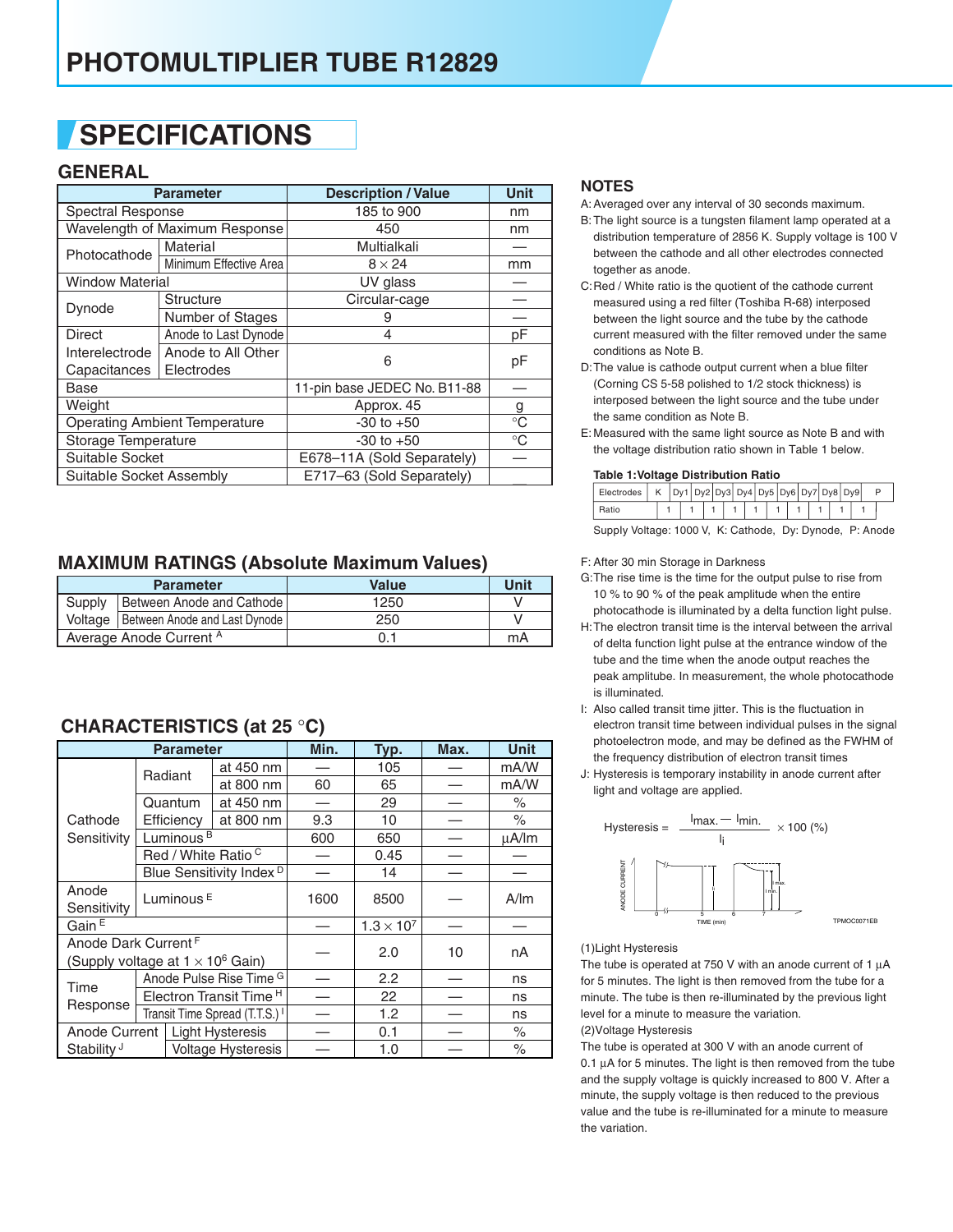



(at  $1 \times 10^6$  gain, after 30 min storage in darkness)



Figure 4: Anode Luminous Sensitivity and Gain **Characteristics** 



TPMSB0052EB TPMSB0053EC 100 4 3 TEMPERATURE COEFFICIENT (%/°C) TEMPERATURE COEFFICIENT (% / °C) TRANSIT TIME 2 TIME (ns) 10 1  $\mathbf{0}$ RISE TIME -1 -2  $1 - 500$ 500 700 1000 1500 SUPPLY VOLTAGE (V) WAVELENGTH (nm)

Figure 5: Typical Time Response Figure 6: Typical Temperature Coefficient of Anode Sensitivity